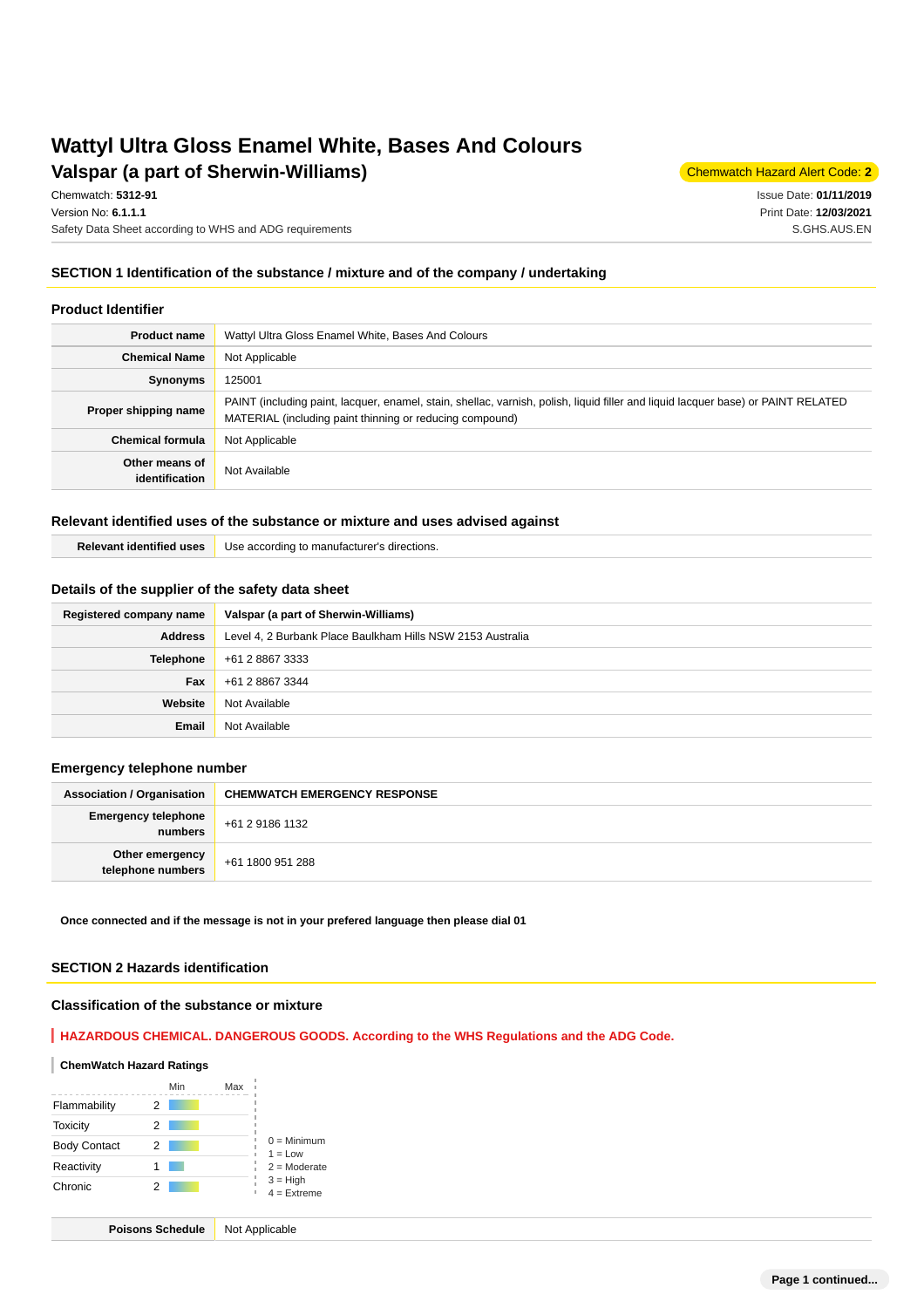| Classification <sup>[1]</sup> | Flammable Liquid Category 3, Eye Irritation Category 2A, Germ cell mutagenicity Category 2, Specific target organ toxicity -<br>single exposure Category 3 (respiratory tract irritation) |  |
|-------------------------------|-------------------------------------------------------------------------------------------------------------------------------------------------------------------------------------------|--|
| Legend:                       | 1. Classified by Chemwatch; 2. Classification drawn from HCIS; 3. Classification drawn from Regulation (EU) No 1272/2008 -<br>Annex VI                                                    |  |

## **Label elements**

| Hazard pictogram(s) |  |
|---------------------|--|
|                     |  |

**Signal word Warning**

### **Hazard statement(s)**

| H <sub>226</sub> | Flammable liquid and vapour.          |  |
|------------------|---------------------------------------|--|
| H319             | Causes serious eye irritation.        |  |
| H341             | Suspected of causing genetic defects. |  |
| H335             | May cause respiratory irritation.     |  |

### **Precautionary statement(s) Prevention**

| P201 | Obtain special instructions before use.                                                        |  |
|------|------------------------------------------------------------------------------------------------|--|
| P210 | Keep away from heat, hot surfaces, sparks, open flames and other ignition sources. No smoking. |  |
| P271 | Use only outdoors or in a well-ventilated area.                                                |  |
| P280 | Wear protective gloves/protective clothing/eye protection/face protection/hearing protection/  |  |

### **Precautionary statement(s) Response**

| P308+P313      | IF exposed or concerned: Get medical advice/attention.                                                                           |  |  |
|----------------|----------------------------------------------------------------------------------------------------------------------------------|--|--|
| P370+P378      | In case of fire: Use alcohol resistant foam or normal protein foam to extinguish.                                                |  |  |
| P305+P351+P338 | IF IN EYES: Rinse cautiously with water for several minutes. Remove contact lenses, if present and easy to do. Continue rinsing. |  |  |
| P312           | Call a POISON CENTER/doctor/ if you feel unwell.                                                                                 |  |  |

## **Precautionary statement(s) Storage**

| P403+P235 | Store<br>a well-ventilated place. I<br>Keep cool.<br>$  -$ |  |
|-----------|------------------------------------------------------------|--|
| 2405      |                                                            |  |

#### **Precautionary statement(s) Disposal**

**P501** Dispose of contents/container to authorised hazardous or special waste collection point in accordance with any local regulation.

## **SECTION 3 Composition / information on ingredients**

#### **Substances**

See section below for composition of Mixtures

#### **Mixtures**

| <b>CAS No</b> | %[weight] | Name                                       |
|---------------|-----------|--------------------------------------------|
| 13463-67-7    | 10-30     | titanium dioxide                           |
| 8052-41-3.    | $10 - 30$ | white spirit                               |
| Not Available | balance   | Ingredients determined not to be hazardous |

#### **SECTION 4 First aid measures**

#### **Description of first aid measures**

**Eye Contact**

- If this product comes in contact with the eyes:
- Wash out immediately with fresh running water.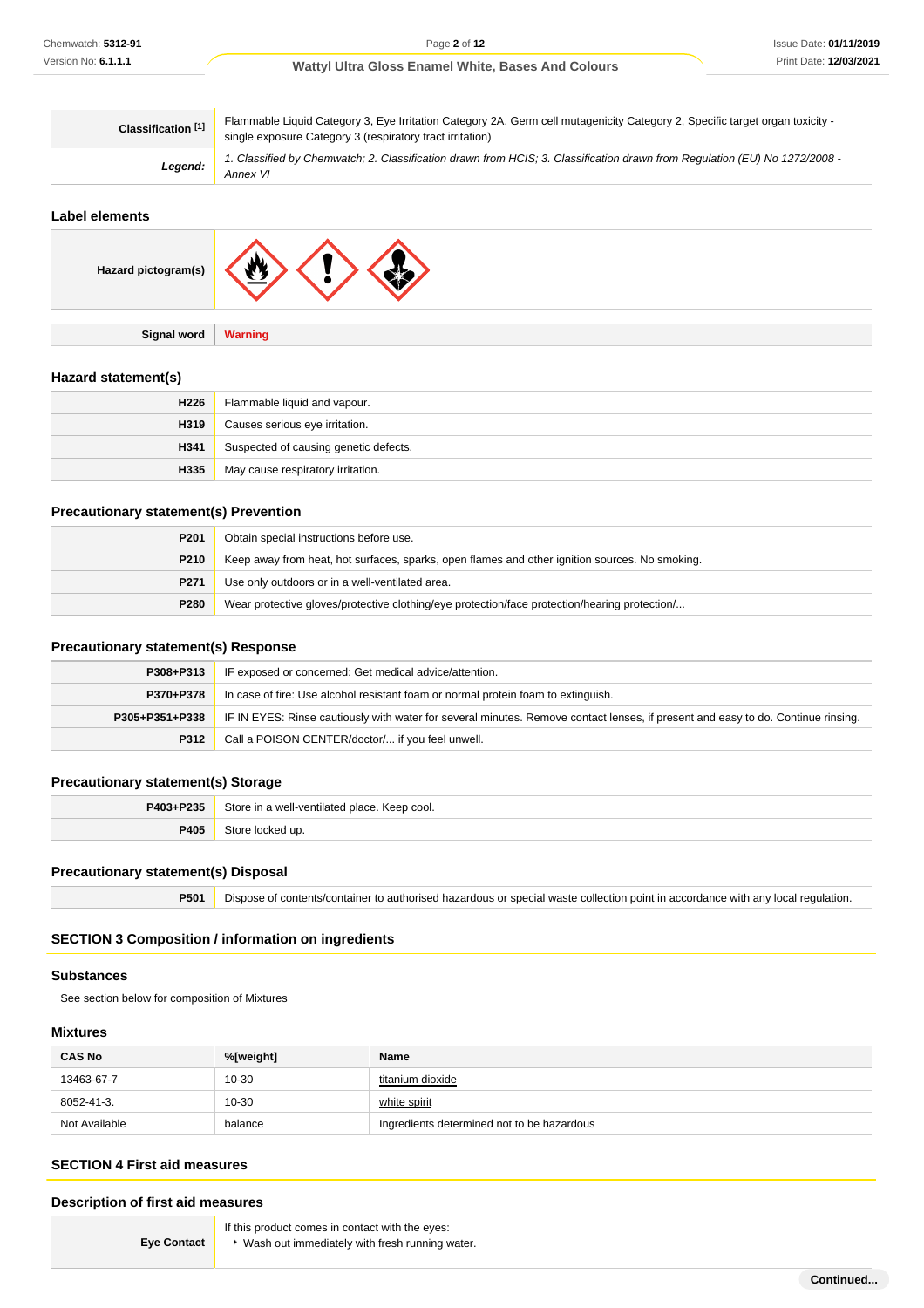|                     | Ensure complete irrigation of the eye by keeping eyelids apart and away from eye and moving the eyelids by occasionally<br>lifting the upper and lower lids.<br>▶ Seek medical attention without delay; if pain persists or recurs seek medical attention.<br>Removal of contact lenses after an eye injury should only be undertaken by skilled personnel.                                                                                                                                         |
|---------------------|-----------------------------------------------------------------------------------------------------------------------------------------------------------------------------------------------------------------------------------------------------------------------------------------------------------------------------------------------------------------------------------------------------------------------------------------------------------------------------------------------------|
| <b>Skin Contact</b> | If skin contact occurs:<br>Immediately remove all contaminated clothing, including footwear.<br>Flush skin and hair with running water (and soap if available).<br>Seek medical attention in event of irritation.                                                                                                                                                                                                                                                                                   |
| Inhalation          | If fumes or combustion products are inhaled remove from contaminated area.<br>Lay patient down. Keep warm and rested.<br>Prostheses such as false teeth, which may block airway, should be removed, where possible, prior to initiating first aid<br>procedures.<br>Apply artificial respiration if not breathing, preferably with a demand valve resuscitator, bag-valve mask device, or pocket<br>mask as trained. Perform CPR if necessary.<br>Transport to hospital, or doctor.                 |
| Ingestion           | If swallowed do <b>NOT</b> induce vomiting.<br>If vomiting occurs, lean patient forward or place on left side (head-down position, if possible) to maintain open airway and<br>prevent aspiration.<br>• Observe the patient carefully.<br>▶ Never give liquid to a person showing signs of being sleepy or with reduced awareness; i.e. becoming unconscious.<br>Give water to rinse out mouth, then provide liquid slowly and as much as casualty can comfortably drink.<br>* Seek medical advice. |

#### **Indication of any immediate medical attention and special treatment needed**

#### Treat symptomatically.

For petroleum distillates

- · In case of ingestion, gastric lavage with activated charcoal can be used promptly to prevent absorption decontamination (induced emesis or lavage) is controversial and should be considered on the merits of each individual case; of course the usual precautions of an endotracheal tube should be considered prior to lavage, to prevent aspiration.
- · Individuals intoxicated by petroleum distillates should be hospitalized immediately, with acute and continuing attention to neurologic and cardiopulmonary function.
- Positive pressure ventilation may be necessary.
- · Acute central nervous system signs and symptoms may result from large ingestions of aspiration-induced hypoxia.
- After the initial episode,individuals should be followed for changes in blood variables and the delayed appearance of pulmonary oedema and chemical pneumonitis. Such patients should be followed for several days or weeks for delayed effects, including bone marrow toxicity, hepatic and renal impairment Individuals with chronic pulmonary disease will be more seriously impaired, and recovery from inhalation exposure may be complicated.
- · Gastrointestinal symptoms are usually minor and pathological changes of the liver and kidneys are reported to be uncommon in acute intoxications.
- · Chlorinated and non-chlorinated hydrocarbons may sensitize the heart to epinephrine and other circulating catecholamines so that arrhythmias may occur.Careful consideration of this potential adverse effect should precede administration of epinephrine or other cardiac stimulants and the selection of

bronchodilators. BP America Product Safety & Toxicology Department

### **SECTION 5 Firefighting measures**

#### **Extinguishing media**

- Foam.
- Dry chemical powder.
- **BCF** (where regulations permit).
- Carbon dioxide.
- **Do not** use water jets.

#### **Special hazards arising from the substrate or mixture**

| Avoid contamination with oxidising agents i.e. nitrates, oxidising acids, chlorine bleaches, pool chlorine etc. as ignition may<br><b>Fire Incompatibility</b><br>result |  |
|--------------------------------------------------------------------------------------------------------------------------------------------------------------------------|--|
|--------------------------------------------------------------------------------------------------------------------------------------------------------------------------|--|

#### **Advice for firefighters**

| <b>Fire Fighting</b>         | Alert Fire Brigade and tell them location and nature of hazard.<br>May be violently or explosively reactive.<br>Wear breathing apparatus plus protective gloves.<br>Prevent, by any means available, spillage from entering drains or water course. |  |
|------------------------------|-----------------------------------------------------------------------------------------------------------------------------------------------------------------------------------------------------------------------------------------------------|--|
| <b>Fire/Explosion Hazard</b> | Liquid and vapour are flammable.<br>Moderate fire hazard when exposed to heat or flame.<br>Vapour forms an explosive mixture with air.<br>• Moderate explosion hazard when exposed to heat or flame.<br>Combustion products include:                |  |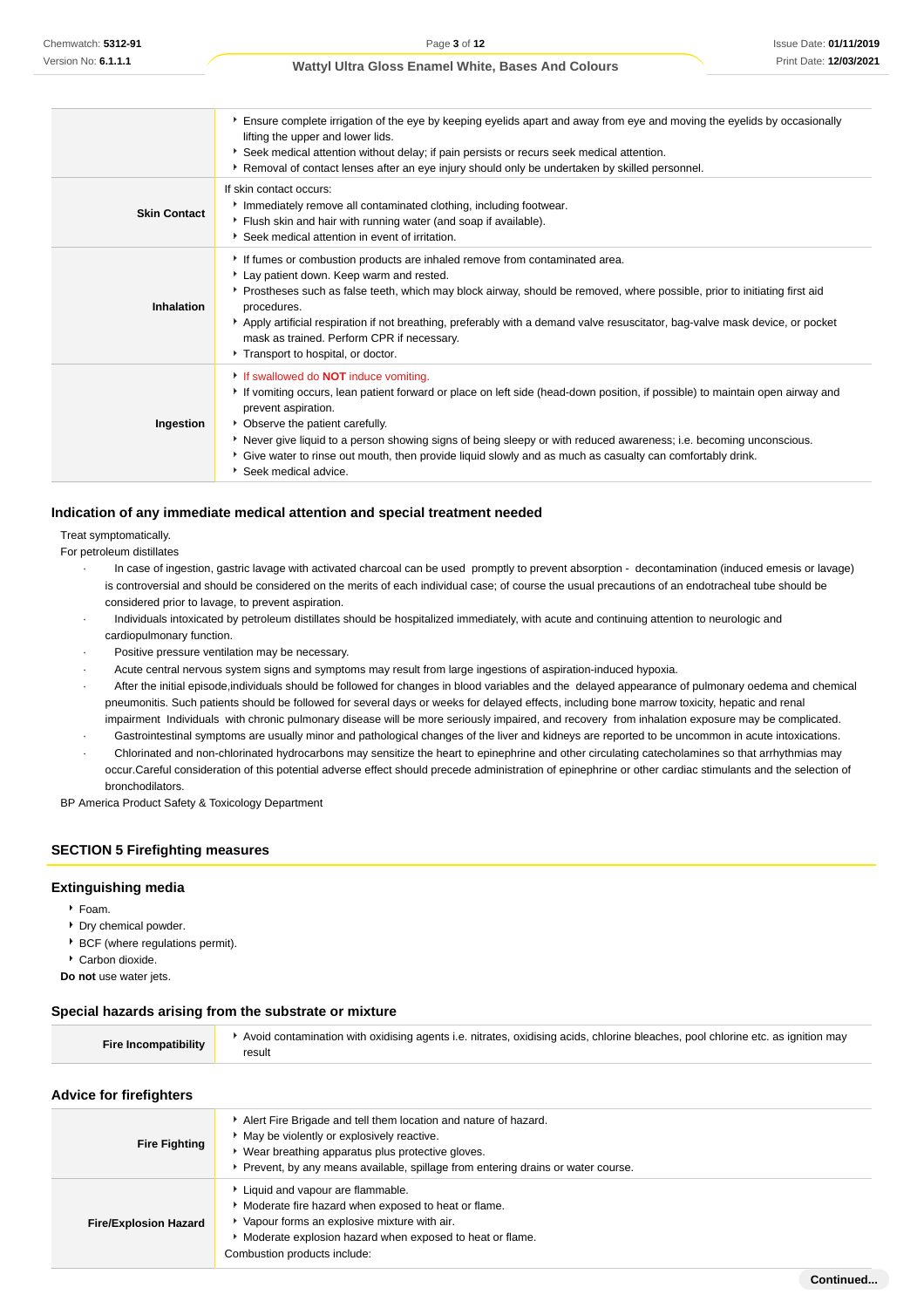|                | carbon dioxide (CO2)<br>silicon dioxide (SiO2)<br>other pyrolysis products typical of burning organic material. |
|----------------|-----------------------------------------------------------------------------------------------------------------|
| <b>HAZCHEM</b> | $-3Y$                                                                                                           |

## **SECTION 6 Accidental release measures**

## **Personal precautions, protective equipment and emergency procedures**

See section 8

### **Environmental precautions**

See section 12

### **Methods and material for containment and cleaning up**

| <b>Minor Spills</b> | Remove all ignition sources.<br>Clean up all spills immediately.<br>Avoid breathing vapours and contact with skin and eyes.<br>Control personal contact with the substance, by using protective equipment.   |  |
|---------------------|--------------------------------------------------------------------------------------------------------------------------------------------------------------------------------------------------------------|--|
| <b>Major Spills</b> | Clear area of personnel and move upwind.<br>Alert Fire Brigade and tell them location and nature of hazard.<br>May be violently or explosively reactive.<br>Wear breathing apparatus plus protective gloves. |  |

Personal Protective Equipment advice is contained in Section 8 of the SDS.

## **SECTION 7 Handling and storage**

## **Precautions for safe handling**

| Safe handling            | The conductivity of this material may make it a static accumulator., A liquid is typically considered nonconductive if its<br>conductivity is below 100 pS/m and is considered semi-conductive if its conductivity is below 10 000 pS/m., Whether a liquid is<br>nonconductive or semi-conductive, the precautions are the same., A number of factors, for example liquid temperature, presence<br>of contaminants, and anti-static additives can greatly influence the conductivity of a liquid.<br>Containers, even those that have been emptied, may contain explosive vapours.<br>▶ Do NOT cut, drill, grind, weld or perform similar operations on or near containers.<br>DO NOT allow clothing wet with material to stay in contact with skin<br>Avoid all personal contact, including inhalation.<br>• Wear protective clothing when risk of overexposure occurs.<br>Use in a well-ventilated area.<br>Prevent concentration in hollows and sumps. |
|--------------------------|-----------------------------------------------------------------------------------------------------------------------------------------------------------------------------------------------------------------------------------------------------------------------------------------------------------------------------------------------------------------------------------------------------------------------------------------------------------------------------------------------------------------------------------------------------------------------------------------------------------------------------------------------------------------------------------------------------------------------------------------------------------------------------------------------------------------------------------------------------------------------------------------------------------------------------------------------------------|
| <b>Other information</b> | Store in original containers in approved flammable liquid storage area.<br>Store away from incompatible materials in a cool, dry, well-ventilated area.<br>DO NOT store in pits, depressions, basements or areas where vapours may be trapped.<br>No smoking, naked lights, heat or ignition sources.                                                                                                                                                                                                                                                                                                                                                                                                                                                                                                                                                                                                                                                     |

## **Conditions for safe storage, including any incompatibilities**

| Suitable container      | Packing as supplied by manufacturer.<br>Plastic containers may only be used if approved for flammable liquid.<br>Check that containers are clearly labelled and free from leaks.<br>For low viscosity materials (i): Drums and jerry cans must be of the non-removable head type. (ii): Where a can is to be |  |  |  |  |
|-------------------------|--------------------------------------------------------------------------------------------------------------------------------------------------------------------------------------------------------------------------------------------------------------------------------------------------------------|--|--|--|--|
|                         | used as an inner package, the can must have a screwed enclosure.<br>For materials with a viscosity of at least 2680 cSt. (23 deg. C)<br>For manufactured product having a viscosity of at least 250 cSt.                                                                                                     |  |  |  |  |
| Storage incompatibility | Avoid reaction with oxidising agents                                                                                                                                                                                                                                                                         |  |  |  |  |

## **SECTION 8 Exposure controls / personal protection**

#### **Control parameters**

| Occupational Exposure Limits (OEL) |
|------------------------------------|
| <b>INGREDIENT DATA</b>             |

| <b>Source</b> | Ingredient | <b>Material</b><br>name | <b>TWA</b> | <b>STEL</b> | Peak | <b>Notes</b> |
|---------------|------------|-------------------------|------------|-------------|------|--------------|
|---------------|------------|-------------------------|------------|-------------|------|--------------|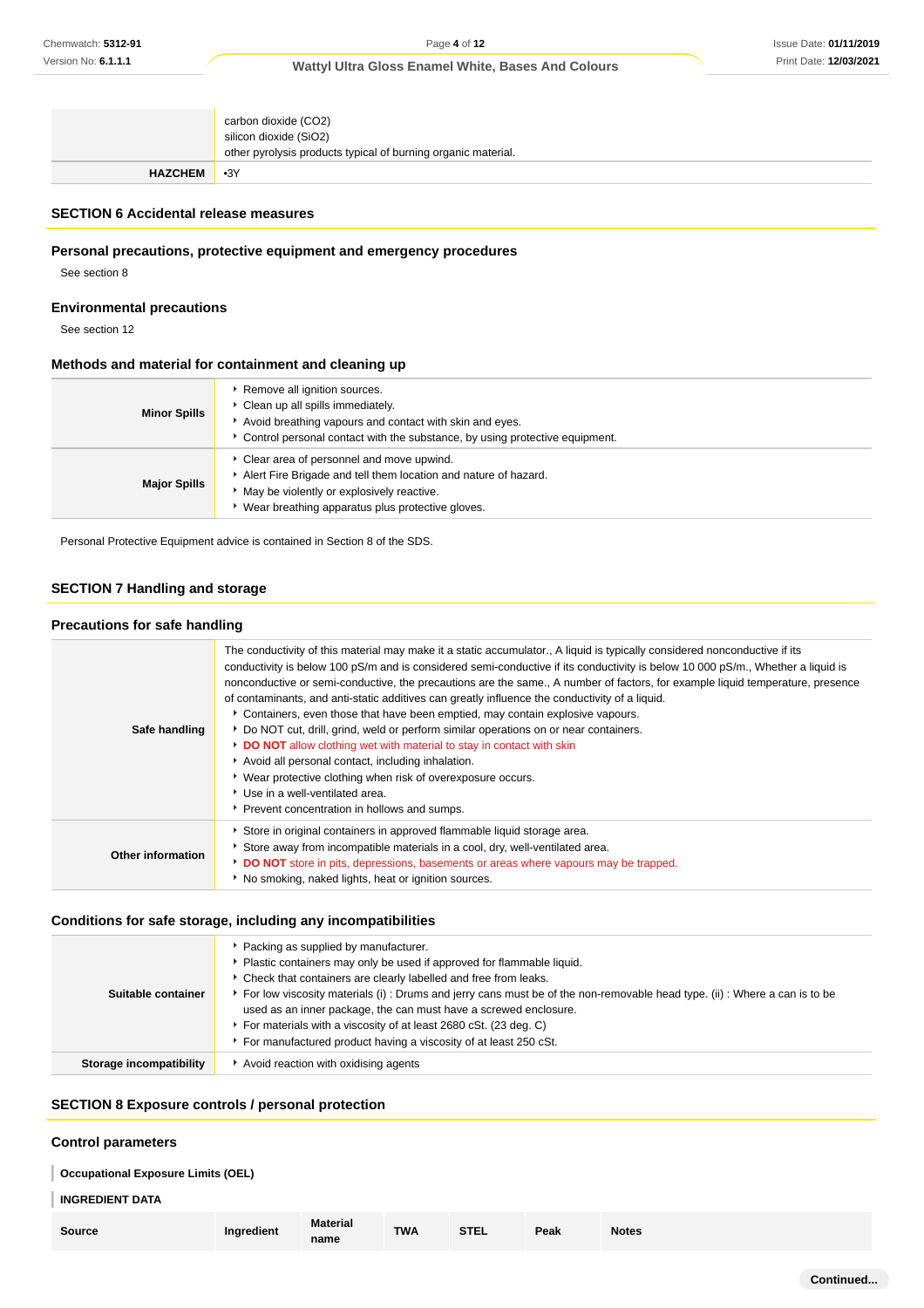| <b>Source</b>                          | Ingredient          | <b>Material</b><br>name | <b>TWA</b>   | <b>STEL</b>      | Peak                    | <b>Notes</b>                                                                                |
|----------------------------------------|---------------------|-------------------------|--------------|------------------|-------------------------|---------------------------------------------------------------------------------------------|
| Australia Exposure<br><b>Standards</b> | titanium<br>dioxide | Titanium<br>dioxide     | 10<br>mq/m3  | Not<br>Available | <b>Not</b><br>Available | (a) This value is for inhalable dust containing no<br>asbestos and < 1% crystalline silica. |
| Australia Exposure<br>Standards        | white spirit        | White spirits           | 790<br>ma/m3 | Not<br>Available | Not<br>Available        | Not Available                                                                               |

## **Emergency Limits**

I

| Ingredient       | TEEL-1               | TEEL-2      |                     | TEEL-3                  |
|------------------|----------------------|-------------|---------------------|-------------------------|
| titanium dioxide | $30 \text{ mg/m}$    | 330 mg/m3   |                     | $2,000 \,\mathrm{mg/m}$ |
| white spirit     | $300$ mg/m $3$       | 1,800 mg/m3 |                     | 29500** mg/m3           |
|                  |                      |             |                     |                         |
| Ingredient       | <b>Original IDLH</b> |             | <b>Revised IDLH</b> |                         |
| titanium dioxide | 5,000 mg/m3          |             | Not Available       |                         |
| white spirit     | 20,000 mg/m3         |             | Not Available       |                         |

#### **Exposure controls**

| Engineering controls are used to remove a hazard or place a barrier between the worker and the hazard. Well-designed<br>engineering controls can be highly effective in protecting workers and will typically be independent of worker interactions to<br>provide this high level of protection.<br>Appropriate engineering<br>The basic types of engineering controls are:<br>controls<br>Process controls which involve changing the way a job activity or process is done to reduce the risk.<br>Enclosure and/or isolation of emission source which keeps a selected hazard "physically" away from the worker and ventilation<br>that strategically "adds" and "removes" air in the work environment. |                                                                                                                                                                                                                                                                                                                                                                                                                                                                                                                                                                                                                                                                                                                                                                         |  |  |  |  |
|-----------------------------------------------------------------------------------------------------------------------------------------------------------------------------------------------------------------------------------------------------------------------------------------------------------------------------------------------------------------------------------------------------------------------------------------------------------------------------------------------------------------------------------------------------------------------------------------------------------------------------------------------------------------------------------------------------------|-------------------------------------------------------------------------------------------------------------------------------------------------------------------------------------------------------------------------------------------------------------------------------------------------------------------------------------------------------------------------------------------------------------------------------------------------------------------------------------------------------------------------------------------------------------------------------------------------------------------------------------------------------------------------------------------------------------------------------------------------------------------------|--|--|--|--|
| <b>Personal protection</b>                                                                                                                                                                                                                                                                                                                                                                                                                                                                                                                                                                                                                                                                                |                                                                                                                                                                                                                                                                                                                                                                                                                                                                                                                                                                                                                                                                                                                                                                         |  |  |  |  |
| Eye and face protection                                                                                                                                                                                                                                                                                                                                                                                                                                                                                                                                                                                                                                                                                   | Safety glasses with side shields.<br>Chemical goggles.<br>Contact lenses may pose a special hazard; soft contact lenses may absorb and concentrate irritants. A written policy<br>document, describing the wearing of lenses or restrictions on use, should be created for each workplace or task.                                                                                                                                                                                                                                                                                                                                                                                                                                                                      |  |  |  |  |
| <b>Skin protection</b>                                                                                                                                                                                                                                                                                                                                                                                                                                                                                                                                                                                                                                                                                    | See Hand protection below                                                                                                                                                                                                                                                                                                                                                                                                                                                                                                                                                                                                                                                                                                                                               |  |  |  |  |
| <b>Hands/feet protection</b>                                                                                                                                                                                                                                                                                                                                                                                                                                                                                                                                                                                                                                                                              | * Wear chemical protective gloves, e.g. PVC.<br>* Wear safety footwear or safety gumboots, e.g. Rubber<br>The selection of suitable gloves does not only depend on the material, but also on further marks of quality which vary from<br>manufacturer to manufacturer. Where the chemical is a preparation of several substances, the resistance of the glove material<br>can not be calculated in advance and has therefore to be checked prior to the application.<br>The exact break through time for substances has to be obtained from the manufacturer of the protective gloves and has to be<br>observed when making a final choice.<br>Personal hygiene is a key element of effective hand care.                                                                |  |  |  |  |
| <b>Body protection</b>                                                                                                                                                                                                                                                                                                                                                                                                                                                                                                                                                                                                                                                                                    | See Other protection below                                                                                                                                                                                                                                                                                                                                                                                                                                                                                                                                                                                                                                                                                                                                              |  |  |  |  |
| Other protection                                                                                                                                                                                                                                                                                                                                                                                                                                                                                                                                                                                                                                                                                          | • Overalls.<br>▶ PVC Apron.<br>PVC protective suit may be required if exposure severe.<br>▶ Eyewash unit.<br>Some plastic personal protective equipment (PPE) (e.g. gloves, aprons, overshoes) are not recommended as they may<br>produce static electricity.<br>For large scale or continuous use wear tight-weave non-static clothing (no metallic fasteners, cuffs or pockets).<br>Non sparking safety or conductive footwear should be considered. Conductive footwear describes a boot or shoe with a sole<br>made from a conductive compound chemically bound to the bottom components, for permanent control to electrically ground<br>the foot an shall dissipate static electricity from the body to reduce the possibility of ignition of volatile compounds. |  |  |  |  |

## **Recommended material(s)**

#### **GLOVE SELECTION INDEX** T

Glove selection is based on a modified presentation of the:

 **"Forsberg Clothing Performance Index".**

 The effect(s) of the following substance(s) are taken into account in the **computer-generated** selection:

Wattyl Ultra Gloss Enamel White, Bases And Colours

| Material |                               |
|----------|-------------------------------|
|          | $\overline{\phantom{0}}$<br>◡ |

#### **Respiratory protection**

Type A-P Filter of sufficient capacity. (AS/NZS 1716 & 1715, EN 143:2000 & 149:2001, ANSI Z88 or national equivalent)

Where the concentration of gas/particulates in the breathing zone, approaches or exceeds the "Exposure Standard" (or ES), respiratory protection is required. Degree of protection varies with both face-piece and Class of filter; the nature of protection varies with Type of filter.

| <b>Required Minimum</b>  | <b>Half-Face</b> | <b>Full-Face</b> | <b>Powered Air</b> |
|--------------------------|------------------|------------------|--------------------|
| <b>Protection Factor</b> | Respirator       | Respirator       | Respirator         |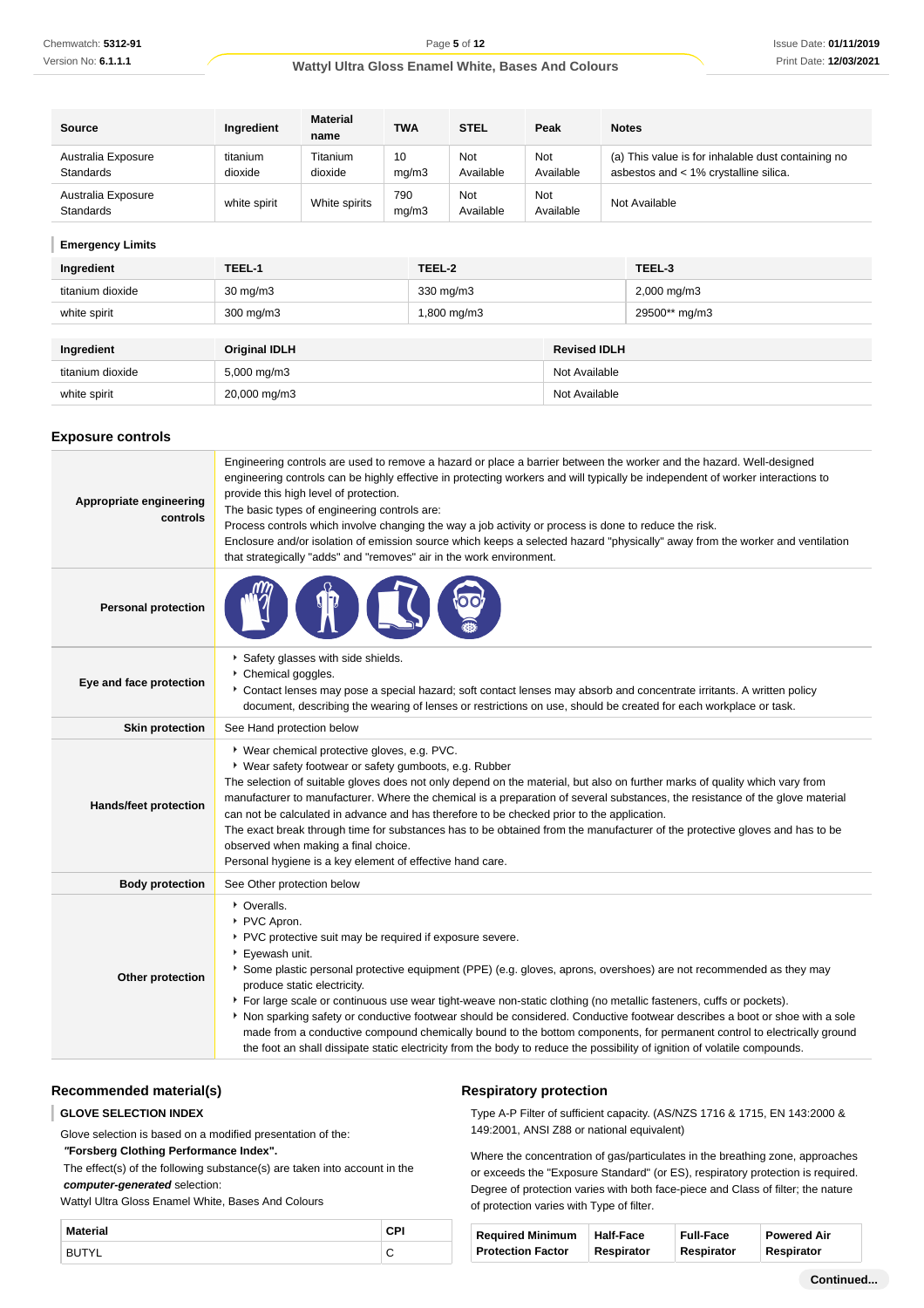| <b>BUTYL/NEOPRENE</b> | С |
|-----------------------|---|
| NAT+NEOPR+NITRILE     | С |
| <b>NATURAL RUBBER</b> | C |
| NATURAL+NEOPRENE      | С |
| <b>NEOPRENE</b>       | С |
| NEOPRENE/NATURAL      | С |
| <b>NITRILE</b>        | C |
| NITRILE+PVC           | C |
| PE/EVAL/PE            | С |
| <b>PVA</b>            | С |
| <b>PVC</b>            | C |
| SARANEX-23            | C |
| <b>VITON</b>          | С |
|                       |   |

| up to $10 \times ES$  | A-AUS P2 | -                                 | A-PAPR-AUS /<br>Class 1 P <sub>2</sub> |
|-----------------------|----------|-----------------------------------|----------------------------------------|
| up to $50 \times ES$  | -        | A-AUS / Class<br>1 P <sub>2</sub> |                                        |
| up to $100 \times ES$ | -        | A-2 P2                            | $A-PAPR-2P2A$                          |

#### ^ - Full-face

A(All classes) = Organic vapours, B AUS or B1 = Acid gasses, B2 = Acid gas or hydrogen cyanide(HCN), B3 = Acid gas or hydrogen cyanide(HCN), E = Sulfur dioxide(SO2),  $G =$  Agricultural chemicals,  $K =$  Ammonia(NH3), Hg = Mercury,  $NO = Oxides$  of nitrogen,  $MB = Methyl$  bromide,  $AX = Low$  boiling point organic compounds(below 65 degC)

- Cartridge respirators should never be used for emergency ingress or in areas of unknown vapour concentrations or oxygen content.
- $\cdot$  The wearer must be warned to leave the contaminated area immediately on detecting any odours through the respirator. The odour may indicate that the mask is not functioning properly, that the vapour concentration is too high, or that the mask is not properly fitted. Because of these limitations, only restricted use of cartridge respirators is considered appropriate.
- Cartridge performance is affected by humidity. Cartridges should be changed after 2 hr of continuous use unless it is determined that the humidity is less than 75%, in which case, cartridges can be used for 4 hr. Used cartridges should be discarded daily, regardless of the length of time used

#### \* CPI - Chemwatch Performance Index

A: Best Selection

B: Satisfactory; may degrade after 4 hours continuous immersion

C: Poor to Dangerous Choice for other than short term immersion

**NOTE**: As a series of factors will influence the actual performance of the glove, a final selection must be based on detailed observation. -

\* Where the glove is to be used on a short term, casual or infrequent basis, factors such as "feel" or convenience (e.g. disposability), may dictate a choice of gloves which might otherwise be unsuitable following long-term or frequent use. A qualified practitioner should be consulted.

#### **SECTION 9 Physical and chemical properties**

#### **Information on basic physical and chemical properties**

| Appearance                                      | Coloured flammable liquid with characteristic odour; does not mix with water. |                                                   |                |
|-------------------------------------------------|-------------------------------------------------------------------------------|---------------------------------------------------|----------------|
|                                                 |                                                                               |                                                   |                |
| <b>Physical state</b>                           | Liquid                                                                        | Relative density (Water =<br>1)                   | Not Available  |
| Odour                                           | Not Available                                                                 | <b>Partition coefficient</b><br>n-octanol / water | Not Available  |
| <b>Odour threshold</b>                          | Not Available                                                                 | Auto-ignition temperature<br>$(^{\circ}C)$        | Not Available  |
| pH (as supplied)                                | Not Applicable                                                                | Decomposition<br>temperature                      | Not Available  |
| Melting point / freezing<br>point (°C)          | Not Available                                                                 | <b>Viscosity (cSt)</b>                            | Not Available  |
| Initial boiling point and<br>boiling range (°C) | Not Available                                                                 | Molecular weight (g/mol)                          | Not Applicable |
| Flash point (°C)                                | Not Available                                                                 | <b>Taste</b>                                      | Not Available  |
| <b>Evaporation rate</b>                         | Not Available                                                                 | <b>Explosive properties</b>                       | Not Available  |
| Flammability                                    | Not Available                                                                 | <b>Oxidising properties</b>                       | Not Available  |
| <b>Upper Explosive Limit (%)</b>                | Not Available                                                                 | <b>Surface Tension (dyn/cm</b><br>or mN/m)        | Not Available  |
| Lower Explosive Limit (%)                       | Not Available                                                                 | <b>Volatile Component (%vol)</b>                  | Not Available  |
| Vapour pressure (kPa)                           | >20.5 @40C                                                                    | Gas group                                         | Not Available  |
| Solubility in water                             | Immiscible                                                                    | pH as a solution (1%)                             | Not Applicable |
| Vapour density (Air = 1)                        | Not Available                                                                 | VOC g/L                                           | Not Available  |

#### **SECTION 10 Stability and reactivity**

| Reactivity                | See section 7                                                                                                                      |
|---------------------------|------------------------------------------------------------------------------------------------------------------------------------|
| <b>Chemical stability</b> | • Unstable in the presence of incompatible materials.<br>Product is considered stable.<br>Hazardous polymerisation will not occur. |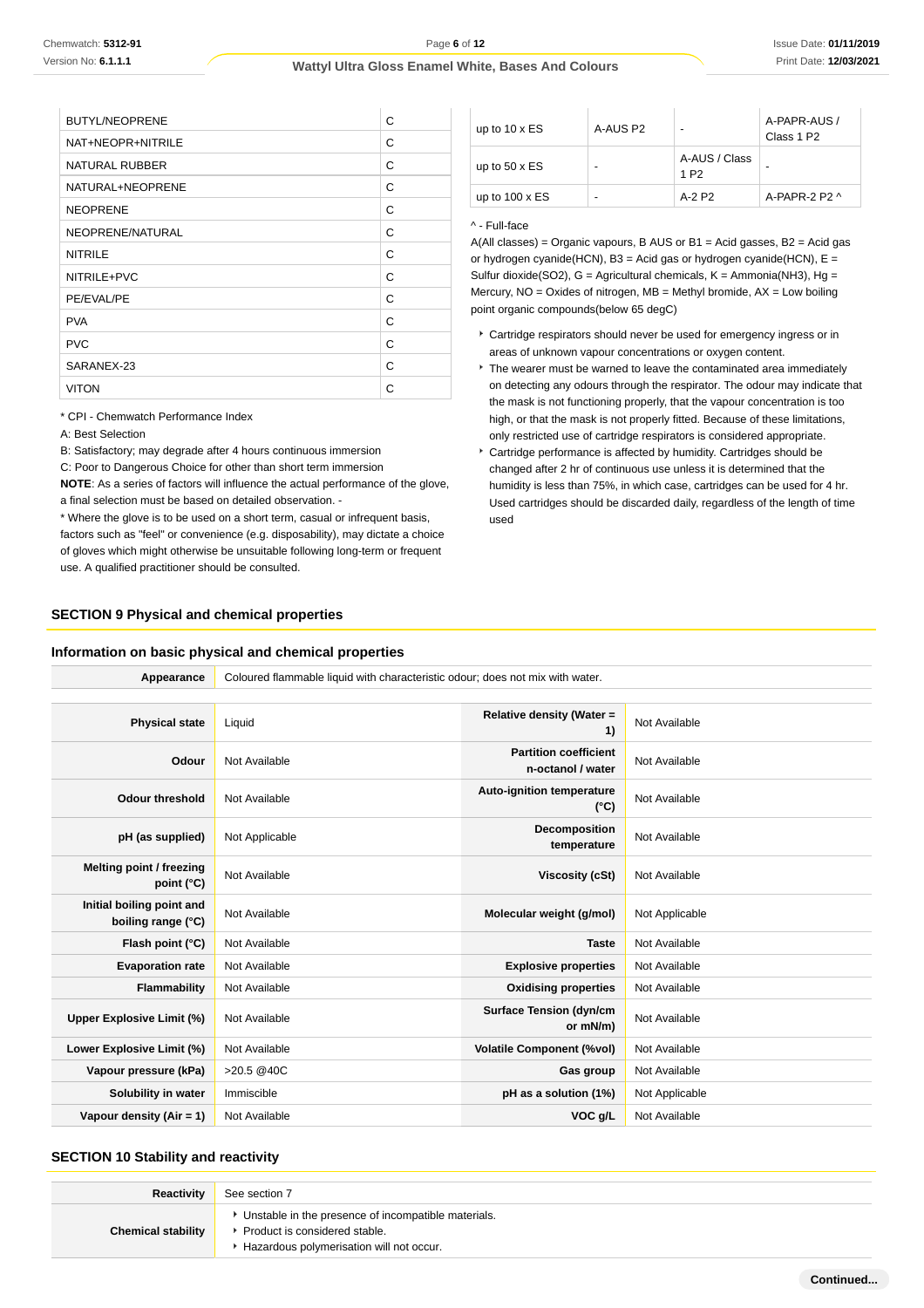| Possibility of hazardous<br>reactions | See section 7 |
|---------------------------------------|---------------|
| <b>Conditions to avoid</b>            | See section 7 |
| Incompatible materials                | See section 7 |
| Hazardous decomposition<br>products   | See section 5 |
|                                       |               |

## **SECTION 11 Toxicological information**

## **Information on toxicological effects**

| Chemwatch: 5312-91                                                  | Page 7 of 12                                                                                                                                                                                                                                                                                                                                                                                                                                                                                                                                                                                                                                                                                                                                                                                                                                                                                                                                                                                                                                                                                                                                                                        |                                                      | Issue Date: 01/11/20  |
|---------------------------------------------------------------------|-------------------------------------------------------------------------------------------------------------------------------------------------------------------------------------------------------------------------------------------------------------------------------------------------------------------------------------------------------------------------------------------------------------------------------------------------------------------------------------------------------------------------------------------------------------------------------------------------------------------------------------------------------------------------------------------------------------------------------------------------------------------------------------------------------------------------------------------------------------------------------------------------------------------------------------------------------------------------------------------------------------------------------------------------------------------------------------------------------------------------------------------------------------------------------------|------------------------------------------------------|-----------------------|
| Version No: 6.1.1.1                                                 | Wattyl Ultra Gloss Enamel White, Bases And Colours                                                                                                                                                                                                                                                                                                                                                                                                                                                                                                                                                                                                                                                                                                                                                                                                                                                                                                                                                                                                                                                                                                                                  |                                                      | Print Date: 12/03/20: |
|                                                                     |                                                                                                                                                                                                                                                                                                                                                                                                                                                                                                                                                                                                                                                                                                                                                                                                                                                                                                                                                                                                                                                                                                                                                                                     |                                                      |                       |
| Possibility of hazardous<br>reactions                               | See section 7                                                                                                                                                                                                                                                                                                                                                                                                                                                                                                                                                                                                                                                                                                                                                                                                                                                                                                                                                                                                                                                                                                                                                                       |                                                      |                       |
| <b>Conditions to avoid</b>                                          | See section 7                                                                                                                                                                                                                                                                                                                                                                                                                                                                                                                                                                                                                                                                                                                                                                                                                                                                                                                                                                                                                                                                                                                                                                       |                                                      |                       |
| Incompatible materials                                              | See section 7                                                                                                                                                                                                                                                                                                                                                                                                                                                                                                                                                                                                                                                                                                                                                                                                                                                                                                                                                                                                                                                                                                                                                                       |                                                      |                       |
| <b>Hazardous decomposition</b><br>products                          | See section 5                                                                                                                                                                                                                                                                                                                                                                                                                                                                                                                                                                                                                                                                                                                                                                                                                                                                                                                                                                                                                                                                                                                                                                       |                                                      |                       |
| <b>SECTION 11 Toxicological information</b>                         |                                                                                                                                                                                                                                                                                                                                                                                                                                                                                                                                                                                                                                                                                                                                                                                                                                                                                                                                                                                                                                                                                                                                                                                     |                                                      |                       |
| Information on toxicological effects                                |                                                                                                                                                                                                                                                                                                                                                                                                                                                                                                                                                                                                                                                                                                                                                                                                                                                                                                                                                                                                                                                                                                                                                                                     |                                                      |                       |
| <b>Inhaled</b>                                                      | Inhalation of vapours may cause drowsiness and dizziness. This may be accompanied by sleepiness, reduced alertness, loss of<br>reflexes, lack of co-ordination, and vertigo.<br>Inhalation of vapours or aerosols (mists, fumes), generated by the material during the course of normal handling, may be<br>damaging to the health of the individual.<br>There is some evidence to suggest that the material can cause respiratory irritation in some persons. The body's response to<br>such irritation can cause further lung damage.<br>Inhaling high concentrations of mixed hydrocarbons can cause narcosis, with nausea, vomiting and lightheadedness. Low<br>molecular weight (C2-C12) hydrocarbons can irritate mucous membranes and cause incoordination, giddiness, nausea, vertigo,<br>confusion, headache, appetite loss, drowsiness, tremors and stupor.<br>Central nervous system (CNS) depression may include general discomfort, symptoms of giddiness, headache, dizziness,<br>nausea, anaesthetic effects, slowed reaction time, slurred speech and may progress to unconsciousness. Serious poisonings<br>may result in respiratory depression and may be fatal. |                                                      |                       |
| Ingestion                                                           | Accidental ingestion of the material may be damaging to the health of the individual.<br>Ingestion of petroleum hydrocarbons can irritate the pharynx, oesophagus, stomach and small intestine, and cause swellings and<br>ulcers of the mucous. Symptoms include a burning mouth and throat; larger amounts can cause nausea and vomiting, narcosis,<br>weakness, dizziness, slow and shallow breathing, abdominal swelling, unconsciousness and convulsions.                                                                                                                                                                                                                                                                                                                                                                                                                                                                                                                                                                                                                                                                                                                      |                                                      |                       |
| <b>Skin Contact</b>                                                 | Repeated exposure may cause skin cracking, flaking or drying following normal handling and use.<br>Open cuts, abraded or irritated skin should not be exposed to this material<br>Entry into the blood-stream, through, for example, cuts, abrasions or lesions, may produce systemic injury with harmful effects.<br>Examine the skin prior to the use of the material and ensure that any external damage is suitably protected.<br>There is some evidence to suggest that the material may cause mild but significant inflammation of the skin either following direct<br>contact or after a delay of some time. Repeated exposure can cause contact dermatitis which is characterised by redness,<br>swelling and blistering.                                                                                                                                                                                                                                                                                                                                                                                                                                                   |                                                      |                       |
| Eye                                                                 | Direct eye contact with petroleum hydrocarbons can be painful, and the corneal epithelium may be temporarily damaged.<br>Aromatic species can cause irritation and excessive tear secretion.<br>There is some evidence that material may produce eye irritation in some persons and produce eye damage 24 hours or more<br>after instillation. Moderate inflammation may be expected with redness; conjunctivitis may occur with prolonged exposure.                                                                                                                                                                                                                                                                                                                                                                                                                                                                                                                                                                                                                                                                                                                                |                                                      |                       |
| Chronic                                                             | Substance accumulation, in the human body, may occur and may cause some concern following repeated or long-term<br>occupational exposure.<br>Constant or exposure over long periods to mixed hydrocarbons may produce stupor with dizziness, weakness and visual<br>disturbance, weight loss and anaemia, and reduced liver and kidney function. Skin exposure may result in drying and cracking<br>and redness of the skin.                                                                                                                                                                                                                                                                                                                                                                                                                                                                                                                                                                                                                                                                                                                                                        |                                                      |                       |
|                                                                     |                                                                                                                                                                                                                                                                                                                                                                                                                                                                                                                                                                                                                                                                                                                                                                                                                                                                                                                                                                                                                                                                                                                                                                                     |                                                      |                       |
| <b>Wattyl Ultra Gloss Enamel</b><br><b>White, Bases And Colours</b> | <b>TOXICITY</b><br>Not Available                                                                                                                                                                                                                                                                                                                                                                                                                                                                                                                                                                                                                                                                                                                                                                                                                                                                                                                                                                                                                                                                                                                                                    | <b>IRRITATION</b><br>Not Available                   |                       |
|                                                                     | <b>TOXICITY</b>                                                                                                                                                                                                                                                                                                                                                                                                                                                                                                                                                                                                                                                                                                                                                                                                                                                                                                                                                                                                                                                                                                                                                                     | <b>IRRITATION</b>                                    |                       |
|                                                                     | dermal (hamster) LD50: $>=10000$ mg/kg <sup>[2]</sup>                                                                                                                                                                                                                                                                                                                                                                                                                                                                                                                                                                                                                                                                                                                                                                                                                                                                                                                                                                                                                                                                                                                               | Eye: no adverse effect observed (not irritating)[1]  |                       |
| titanium dioxide                                                    | Inhalation(Rat) LC50; $>2.28$ mg/l4 <sup>[1]</sup>                                                                                                                                                                                                                                                                                                                                                                                                                                                                                                                                                                                                                                                                                                                                                                                                                                                                                                                                                                                                                                                                                                                                  | Skin (human): 0.3 mg /3D (int)-mild *                |                       |
|                                                                     | Oral(Rat) LD50; >=2000 mg/kg <sup>[1]</sup>                                                                                                                                                                                                                                                                                                                                                                                                                                                                                                                                                                                                                                                                                                                                                                                                                                                                                                                                                                                                                                                                                                                                         | Skin: no adverse effect observed (not irritating)[1] |                       |
|                                                                     |                                                                                                                                                                                                                                                                                                                                                                                                                                                                                                                                                                                                                                                                                                                                                                                                                                                                                                                                                                                                                                                                                                                                                                                     |                                                      |                       |
|                                                                     | <b>TOXICITY</b>                                                                                                                                                                                                                                                                                                                                                                                                                                                                                                                                                                                                                                                                                                                                                                                                                                                                                                                                                                                                                                                                                                                                                                     | <b>IRRITATION</b>                                    |                       |
|                                                                     | Dermal (rabbit) LD50: >3000 mg/kg <sup>[1]</sup>                                                                                                                                                                                                                                                                                                                                                                                                                                                                                                                                                                                                                                                                                                                                                                                                                                                                                                                                                                                                                                                                                                                                    | Eye (human): 470 ppm/15m                             |                       |
| white spirit                                                        | Inhalation(Rat) LC50; $>5.5$ mg/l4 <sup>[1]</sup>                                                                                                                                                                                                                                                                                                                                                                                                                                                                                                                                                                                                                                                                                                                                                                                                                                                                                                                                                                                                                                                                                                                                   | Eye (rabbit): 500 mg/24h moderate                    |                       |
|                                                                     | Oral(Rat) LD50; $>5000$ mg/kg <sup>[1]</sup>                                                                                                                                                                                                                                                                                                                                                                                                                                                                                                                                                                                                                                                                                                                                                                                                                                                                                                                                                                                                                                                                                                                                        | Eye: no adverse effect observed (not irritating)[1]  |                       |
|                                                                     |                                                                                                                                                                                                                                                                                                                                                                                                                                                                                                                                                                                                                                                                                                                                                                                                                                                                                                                                                                                                                                                                                                                                                                                     | Skin: adverse effect observed (irritating)[1]        |                       |
|                                                                     |                                                                                                                                                                                                                                                                                                                                                                                                                                                                                                                                                                                                                                                                                                                                                                                                                                                                                                                                                                                                                                                                                                                                                                                     | Skin: no adverse effect observed (not irritating)[1] |                       |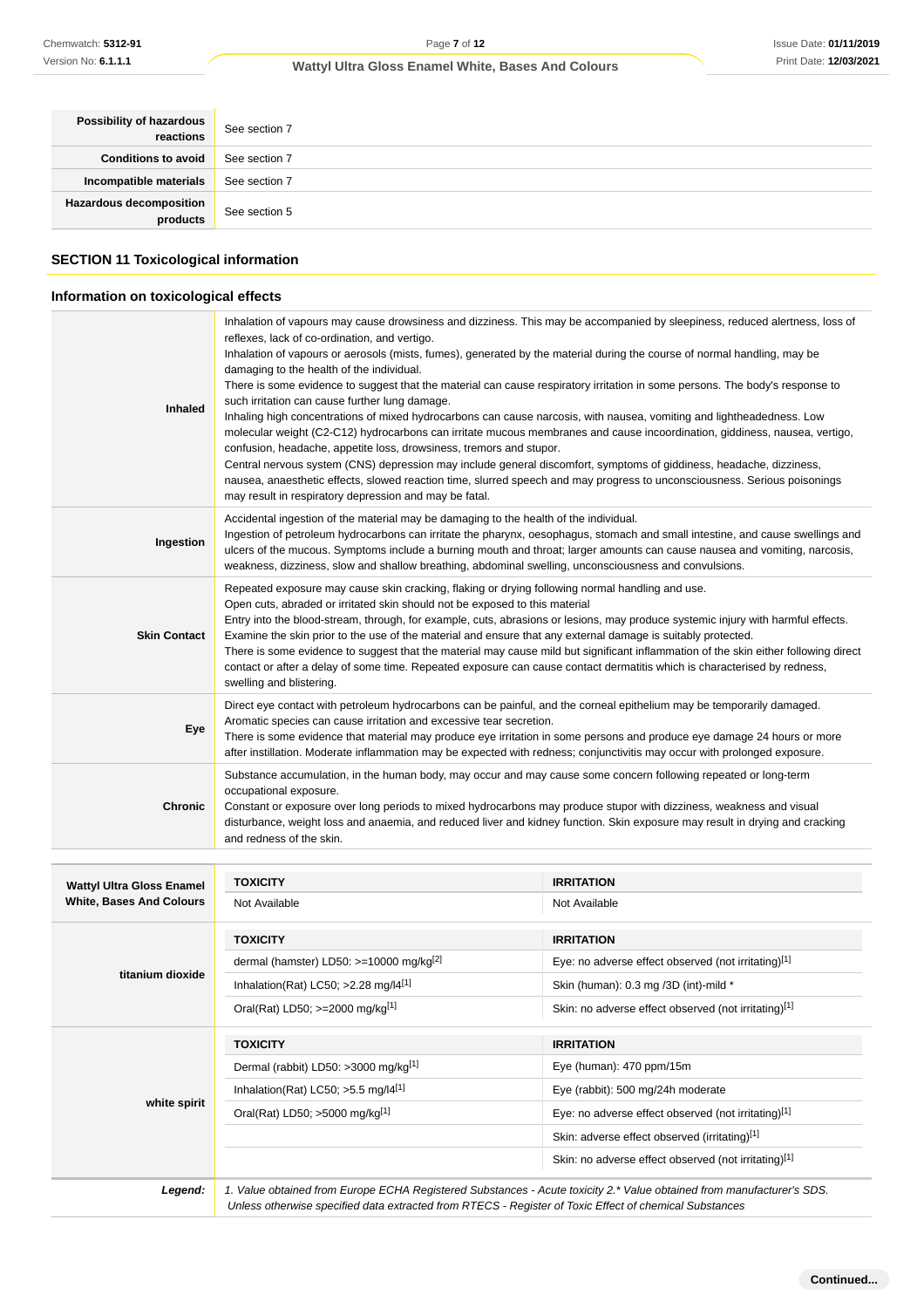| <b>TITANIUM DIOXIDE</b> | * IUCLID<br>Laboratory (in vitro) and animal studies show, exposure to the material may result in a possible risk of irreversible effects, with<br>the possibility of producing mutation.<br>Asthma-like symptoms may continue for months or even years after exposure to the material ends. This may be due to a<br>non-allergic condition known as reactive airways dysfunction syndrome (RADS) which can occur after exposure to high levels of<br>highly irritating compound. Main criteria for diagnosing RADS include the absence of previous airways disease in a non-atopic<br>individual, with sudden onset of persistent asthma-like symptoms within minutes to hours of a documented exposure to the<br>irritant. Other criteria for diagnosis of RADS include a reversible airflow pattern on lung function tests, moderate to severe<br>bronchial hyperreactivity on methacholine challenge testing, and the lack of minimal lymphocytic inflammation, without<br>eosinophilia.<br>Exposure to titanium dioxide is via inhalation, swallowing or skin contact. When inhaled, it may deposit in lung tissue and lymph<br>nodes causing dysfunction of the lungs and immune system. Absorption by the stomach and intestines depends on the size of<br>the particle. It penetrated only the outermost layer of the skin, suggesting that healthy skin may be an effective barrier. There is<br>no substantive data on genetic damage, though cases have been reported in experimental animals. No significant acute<br>toxicological data identified in literature search.<br>The material may produce moderate eye irritation leading to inflammation. Repeated or prolonged exposure to irritants may<br>produce conjunctivitis.<br>The material may cause skin irritation after prolonged or repeated exposure and may produce on contact skin redness, swelling,<br>the production of vesicles, scaling and thickening of the skin.<br><b>WARNING:</b> This substance has been classified by the IARC as Group 2B: Possibly Carcinogenic to Humans. |
|-------------------------|--------------------------------------------------------------------------------------------------------------------------------------------------------------------------------------------------------------------------------------------------------------------------------------------------------------------------------------------------------------------------------------------------------------------------------------------------------------------------------------------------------------------------------------------------------------------------------------------------------------------------------------------------------------------------------------------------------------------------------------------------------------------------------------------------------------------------------------------------------------------------------------------------------------------------------------------------------------------------------------------------------------------------------------------------------------------------------------------------------------------------------------------------------------------------------------------------------------------------------------------------------------------------------------------------------------------------------------------------------------------------------------------------------------------------------------------------------------------------------------------------------------------------------------------------------------------------------------------------------------------------------------------------------------------------------------------------------------------------------------------------------------------------------------------------------------------------------------------------------------------------------------------------------------------------------------------------------------------------------------------------------------------------------------------------------------------|
| <b>WHITE SPIRIT</b>     | For petroleum: This product contains benzene, which can cause acute myeloid leukaemia, and n-hexane, which can be<br>metabolized to compounds which are toxic to the nervous system. This product contains toluene, and animal studies suggest<br>high concentrations of toluene lead to hearing loss. This product contains ethyl benzene and naphthalene, from which animal<br>testing shows evidence of tumour formation.<br>Cancer-causing potential: Animal testing shows inhaling petroleum causes tumours of the liver and kidney; these are however<br>not considered to be relevant in humans.<br>Mutation-causing potential: Most studies involving gasoline have returned negative results regarding the potential to cause<br>mutations, including all recent studies in living human subjects (such as in petrol service station attendants). white spirit, as CAS<br>RN 8052-41-3                                                                                                                                                                                                                                                                                                                                                                                                                                                                                                                                                                                                                                                                                                                                                                                                                                                                                                                                                                                                                                                                                                                                                                    |

| <b>Acute Toxicity</b>                                                                                         | ×                         | Carcinogenicity                 | ×                         |
|---------------------------------------------------------------------------------------------------------------|---------------------------|---------------------------------|---------------------------|
| <b>Skin Irritation/Corrosion</b>                                                                              | $\boldsymbol{\mathsf{x}}$ | Reproductivity                  | ×                         |
| <b>Serious Eye</b><br>Damage/Irritation                                                                       | $\checkmark$              | <b>STOT - Single Exposure</b>   | $\checkmark$              |
| <b>Respiratory or Skin</b><br>sensitisation                                                                   | ×                         | <b>STOT - Repeated Exposure</b> | $\boldsymbol{\mathsf{x}}$ |
| <b>Mutagenicity</b>                                                                                           | $\checkmark$              | <b>Aspiration Hazard</b>        | ×                         |
| $\blacktriangleright$ - Data either not available or does not fill the criteria for classification<br>Legend: |                           |                                 |                           |

 $\blacktriangleright$  – Data available to make classification

## **SECTION 12 Ecological information**

**Toxicity**

| .                                                                   |                  |                           |                               |                      |                         |
|---------------------------------------------------------------------|------------------|---------------------------|-------------------------------|----------------------|-------------------------|
|                                                                     | Endpoint         | <b>Test Duration (hr)</b> | <b>Species</b>                | Value                | <b>Source</b>           |
| <b>Wattyl Ultra Gloss Enamel</b><br><b>White, Bases And Colours</b> | Not<br>Available | Not Available             | Not Available                 | Not<br>Available     | Not<br>Available        |
|                                                                     | Endpoint         | <b>Test Duration (hr)</b> | <b>Species</b>                | Value                | Source                  |
|                                                                     | <b>EC50</b>      | 48                        | Crustacea                     | 1.9 <sub>m</sub> g/l | $\overline{c}$          |
| titanium dioxide                                                    | <b>BCF</b>       | 1008                      | Fish                          | < 1.19.6             | $\overline{7}$          |
|                                                                     | LC50             | 96                        | Fish                          | 1.853.06mg/l         | 4                       |
|                                                                     | <b>EC50</b>      | 72                        | Algae or other aquatic plants | 3.757.58mg/l         | 4                       |
|                                                                     | NOEC(ECx)        | 48                        | Crustacea                     | $0.003$ mg/L         | 4                       |
|                                                                     | <b>EC50</b>      | 96                        | Algae or other aquatic plants | 179.05mg/l           | $\overline{\mathbf{c}}$ |
|                                                                     | Endpoint         | <b>Test Duration (hr)</b> | <b>Species</b>                | Value                | Source                  |
| white spirit                                                        | NOEC(ECx)        | 720                       | Crustacea                     | $0.024$ mg/l         | $\overline{2}$          |
|                                                                     | <b>LC50</b>      | 96                        | Fish                          | $0.14$ mg/l          | $\overline{c}$          |
|                                                                     | <b>EC50</b>      | 96                        | Algae or other aquatic plants | $0.277$ mg/l         | $\overline{c}$          |
|                                                                     |                  |                           |                               |                      |                         |

**Legend:** Extracted from 1. IUCLID Toxicity Data 2. Europe ECHA Registered Substances - Ecotoxicological Information - Aquatic Toxicity 3. EPIWIN Suite V3.12 (QSAR) - Aquatic Toxicity Data (Estimated) 4. US EPA, Ecotox database - Aquatic Toxicity Data 5.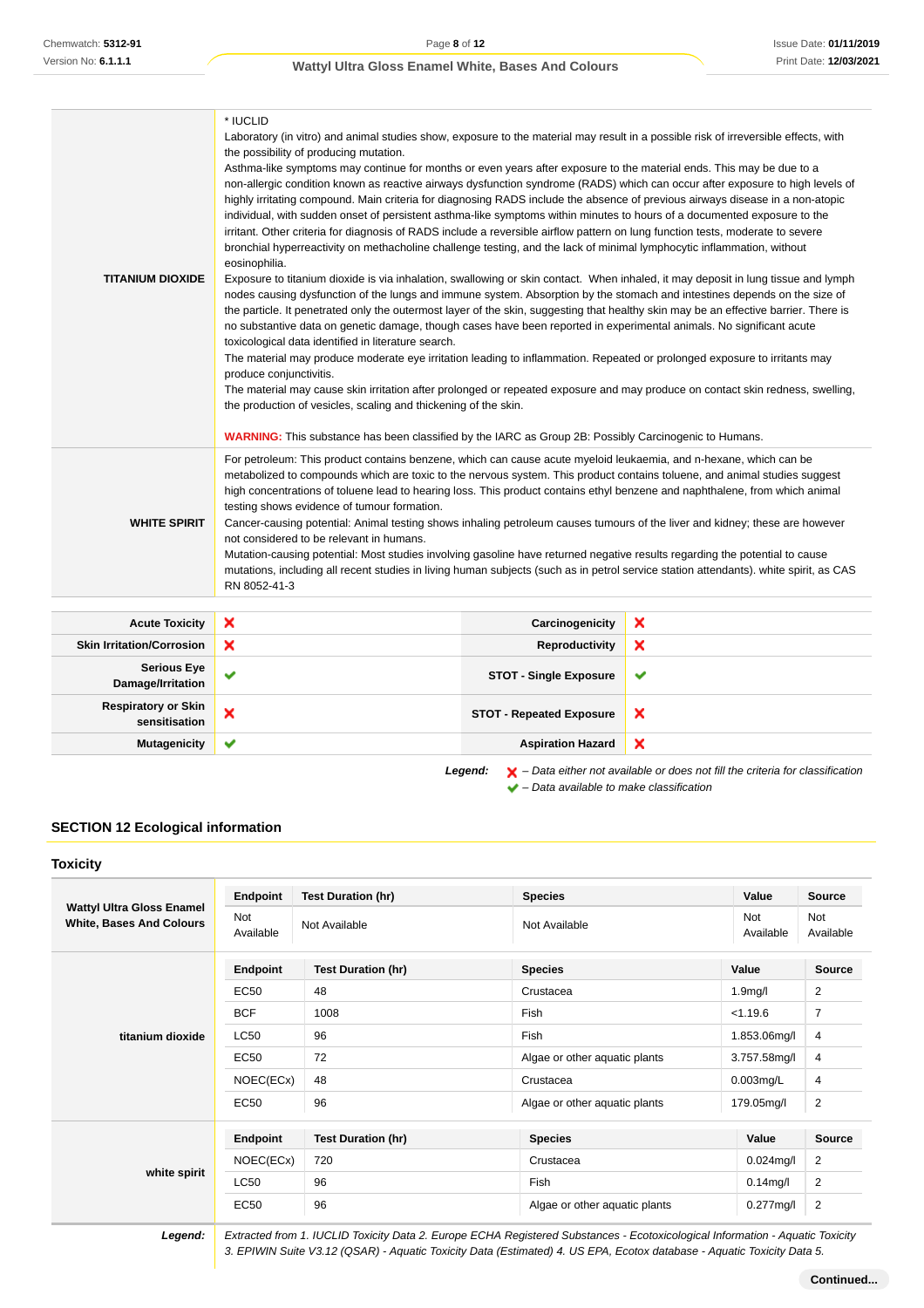ECETOC Aquatic Hazard Assessment Data 6. NITE (Japan) - Bioconcentration Data 7. METI (Japan) - Bioconcentration Data 8. Vendor Data

**DO NOT** discharge into sewer or waterways.

#### **Persistence and degradability**

| Ingredient       | Persistence: Water/Soil | Persistence: Air |
|------------------|-------------------------|------------------|
| titanium dioxide | <b>HIGH</b>             | <b>HIGH</b>      |

#### **Bioaccumulative potential**

| redient          | <b>Bioaccumulation</b> |
|------------------|------------------------|
| titanium dioxide | $OW (BCF = 10)$        |

## **Mobility in soil**

| Ingredient       | <b>Mobility</b>       |
|------------------|-----------------------|
| titanium dioxide | $= 23.74$<br>LOW (KOC |

### **SECTION 13 Disposal considerations**

| Waste treatment methods                |                                                                                                                                                                                                                                                                                                                                                                                                                                                                                                                                                                                                                                                                                                                                                                                                                           |
|----------------------------------------|---------------------------------------------------------------------------------------------------------------------------------------------------------------------------------------------------------------------------------------------------------------------------------------------------------------------------------------------------------------------------------------------------------------------------------------------------------------------------------------------------------------------------------------------------------------------------------------------------------------------------------------------------------------------------------------------------------------------------------------------------------------------------------------------------------------------------|
| <b>Product / Packaging</b><br>disposal | <b>DO NOT</b> allow wash water from cleaning or process equipment to enter drains.<br>It may be necessary to collect all wash water for treatment before disposal.<br>In all cases disposal to sewer may be subject to local laws and regulations and these should be considered first.<br>• Where in doubt contact the responsible authority.<br>Recycle wherever possible.<br>► Consult manufacturer for recycling options or consult local or regional waste management authority for disposal if no suitable<br>treatment or disposal facility can be identified.<br>Dispose of by: burial in a land-fill specifically licensed to accept chemical and / or pharmaceutical wastes or Incineration in a<br>licensed apparatus (after admixture with suitable combustible material).<br>Decontaminate empty containers. |

### **SECTION 14 Transport information**

# **Labels Required Marine Pollutant** NO **HAZCHEM** •3Y

### **Land transport (ADG)**

| <b>UN number</b>                | 1263                                                                                                                                                                                          |                   |  |  |
|---------------------------------|-----------------------------------------------------------------------------------------------------------------------------------------------------------------------------------------------|-------------------|--|--|
| UN proper shipping name         | PAINT (including paint, lacquer, enamel, stain, shellac, varnish, polish, liquid filler and liquid lacquer base) or PAINT RELATED<br>MATERIAL (including paint thinning or reducing compound) |                   |  |  |
| Transport hazard class(es)      | 3<br><b>Class</b><br>Subrisk<br>Not Applicable                                                                                                                                                |                   |  |  |
| Packing group                   | $\mathbf{III}$                                                                                                                                                                                |                   |  |  |
| <b>Environmental hazard</b>     | Not Applicable                                                                                                                                                                                |                   |  |  |
| Special precautions for<br>user | Special provisions<br>Limited quantity                                                                                                                                                        | 163 223 367<br>5L |  |  |

### **Air transport (ICAO-IATA / DGR)**

**UN number** 1263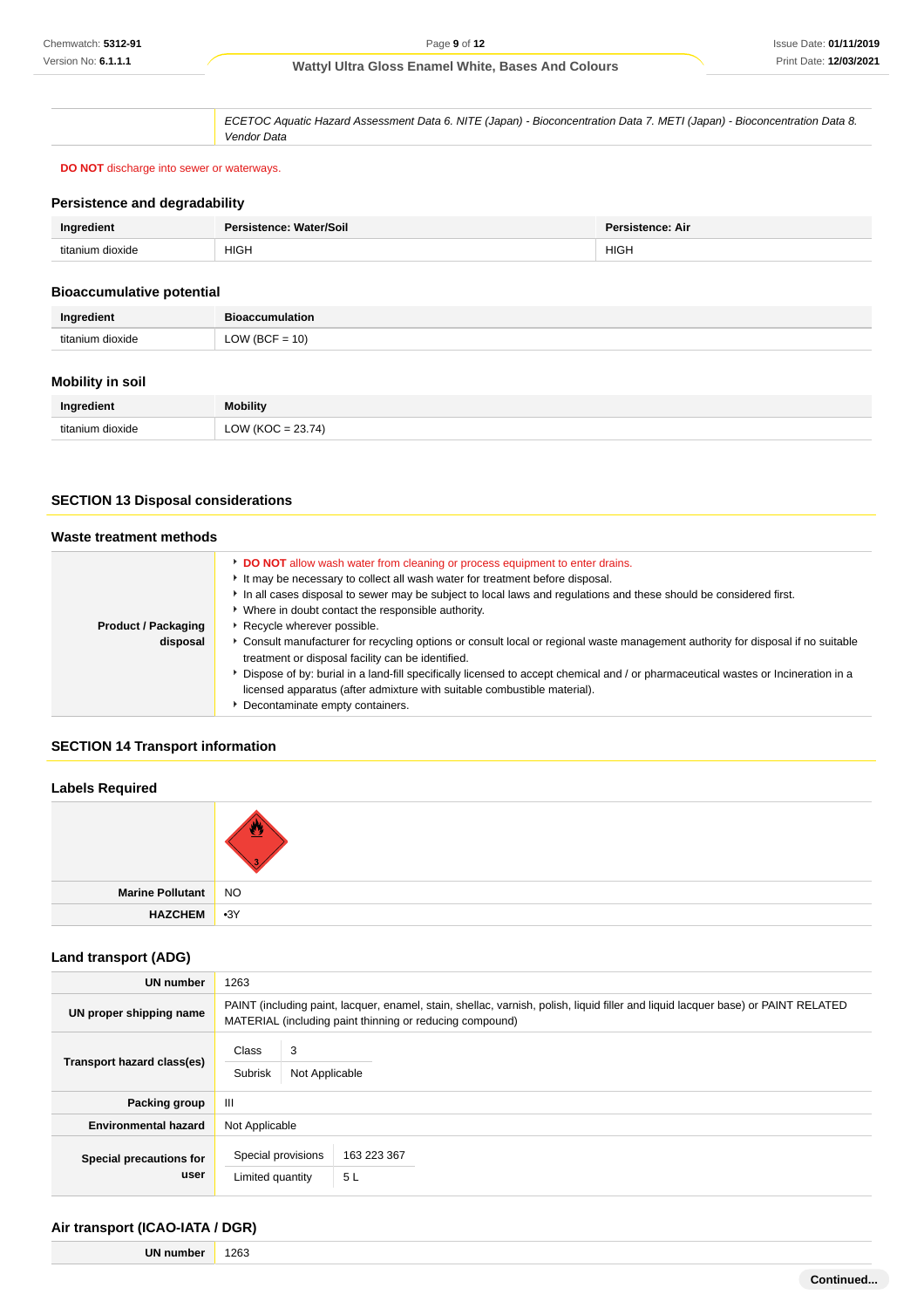| UN proper shipping name         | Paint (including paint, lacquer, enamel, stain, shellac, varnish, polish, liquid filler and liquid lacquer base); Paint related material<br>(including paint thinning or reducing compounds) |                           |                 |  |
|---------------------------------|----------------------------------------------------------------------------------------------------------------------------------------------------------------------------------------------|---------------------------|-----------------|--|
| Transport hazard class(es)      | <b>ICAO/IATA Class</b><br><b>ICAO / IATA Subrisk</b><br><b>ERG Code</b>                                                                                                                      | 3<br>Not Applicable<br>3L |                 |  |
| Packing group                   | $\mathbf{III}$                                                                                                                                                                               |                           |                 |  |
| <b>Environmental hazard</b>     | Not Applicable                                                                                                                                                                               |                           |                 |  |
| Special precautions for<br>user | Special provisions                                                                                                                                                                           |                           | A3 A72 A192     |  |
|                                 | Cargo Only Packing Instructions                                                                                                                                                              |                           | 366             |  |
|                                 | Cargo Only Maximum Qty / Pack                                                                                                                                                                |                           | 220L            |  |
|                                 | Passenger and Cargo Packing Instructions                                                                                                                                                     |                           | 355             |  |
|                                 | Passenger and Cargo Maximum Qty / Pack                                                                                                                                                       |                           | 60 L            |  |
|                                 | Passenger and Cargo Limited Quantity Packing Instructions                                                                                                                                    |                           | Y344            |  |
|                                 | Passenger and Cargo Limited Maximum Qty / Pack                                                                                                                                               |                           | 10 <sub>L</sub> |  |

### **Sea transport (IMDG-Code / GGVSee)**

| <b>UN number</b>                | 1263                                                                                                                                                                                          |                                      |  |
|---------------------------------|-----------------------------------------------------------------------------------------------------------------------------------------------------------------------------------------------|--------------------------------------|--|
| UN proper shipping name         | PAINT (including paint, lacquer, enamel, stain, shellac, varnish, polish, liquid filler and liquid lacquer base) or PAINT RELATED<br>MATERIAL (including paint thinning or reducing compound) |                                      |  |
| Transport hazard class(es)      | <b>IMDG Class</b><br>3<br><b>IMDG Subrisk</b><br>Not Applicable                                                                                                                               |                                      |  |
| Packing group                   | $\mathbf{III}$                                                                                                                                                                                |                                      |  |
| <b>Environmental hazard</b>     | Not Applicable                                                                                                                                                                                |                                      |  |
| Special precautions for<br>user | <b>EMS Number</b><br>Special provisions<br><b>Limited Quantities</b>                                                                                                                          | $F-E$ , S-E<br>163 223 367 955<br>5L |  |

### **Transport in bulk according to Annex II of MARPOL and the IBC code**

#### Not Applicable

#### **Transport in bulk in accordance with MARPOL Annex V and the IMSBC Code**

| <b>Product name</b> | Group         |
|---------------------|---------------|
| titanium dioxide    | Not Available |
| white spirit        | Not Available |

#### **Transport in bulk in accordance with the ICG Code**

| <b>Product name</b> | <b>Ship Type</b> |
|---------------------|------------------|
| titanium dioxide    | Not Available    |
| white spirit        | Not Available    |

#### **SECTION 15 Regulatory information**

#### **Safety, health and environmental regulations / legislation specific for the substance or mixture**

#### **titanium dioxide is found on the following regulatory lists**

Australian Inventory of Industrial Chemicals (AIIC)

Chemical Footprint Project - Chemicals of High Concern List

International Agency for Research on Cancer (IARC) - Agents Classified by the IARC Monographs

International Agency for Research on Cancer (IARC) - Agents Classified by the IARC Monographs - Group 2B: Possibly carcinogenic to humans International WHO List of Proposed Occupational Exposure Limit (OEL) Values for Manufactured Nanomaterials (MNMS)

**white spirit is found on the following regulatory lists**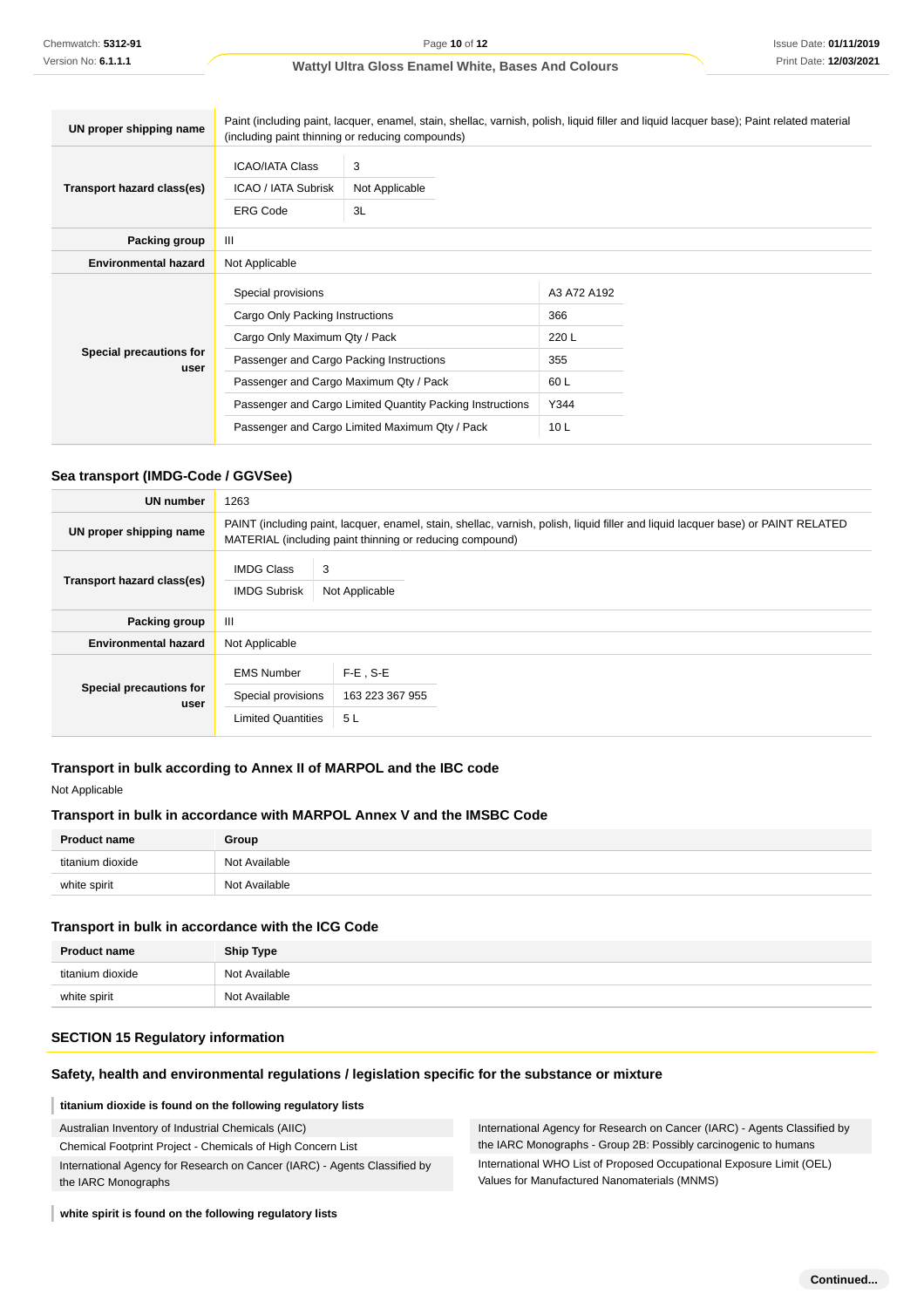Australia Hazardous Chemical Information System (HCIS) - Hazardous Chemicals Australian Inventory of Industrial Chemicals (AIIC)

Chemical Footprint Project - Chemicals of High Concern List International Agency for Research on Cancer (IARC) - Agents Classified by the IARC Monographs

#### **National Inventory Status**

| <b>National Inventory</b>                          | <b>Status</b>                                                                                                                                                                                               |  |  |
|----------------------------------------------------|-------------------------------------------------------------------------------------------------------------------------------------------------------------------------------------------------------------|--|--|
| Australia - AIIC / Australia<br>Non-Industrial Use | Yes                                                                                                                                                                                                         |  |  |
| Canada - DSL                                       | Yes                                                                                                                                                                                                         |  |  |
| Canada - NDSL                                      | No (white spirit)                                                                                                                                                                                           |  |  |
| China - IECSC                                      | Yes                                                                                                                                                                                                         |  |  |
| Europe - EINEC / ELINCS /<br><b>NLP</b>            | Yes                                                                                                                                                                                                         |  |  |
| Japan - ENCS                                       | Yes                                                                                                                                                                                                         |  |  |
| Korea - KECI                                       | Yes                                                                                                                                                                                                         |  |  |
| New Zealand - NZIoC                                | Yes                                                                                                                                                                                                         |  |  |
| Philippines - PICCS                                | Yes                                                                                                                                                                                                         |  |  |
| USA - TSCA                                         | Yes                                                                                                                                                                                                         |  |  |
| Taiwan - TCSI                                      | Yes                                                                                                                                                                                                         |  |  |
| Mexico - INSQ                                      | Yes                                                                                                                                                                                                         |  |  |
| Vietnam - NCI                                      | Yes                                                                                                                                                                                                         |  |  |
| Russia - ARIPS                                     | Yes                                                                                                                                                                                                         |  |  |
| Legend:                                            | Yes = All CAS declared ingredients are on the inventory<br>No = One or more of the CAS listed ingredients are not on the inventory and are not exempt from listing(see specific ingredients<br>in brackets) |  |  |

#### **SECTION 16 Other information**

| Revision | /2019        |
|----------|--------------|
| Date     | $\mathsf{M}$ |
| Date     | ില് വ        |
| Init     | 10010        |

#### **SDS Version Summary**

| <b>Version</b> | <b>Issue Date</b> | <b>Sections Updated</b>                                                        |
|----------------|-------------------|--------------------------------------------------------------------------------|
| 4.1.1.1        | 19/07/2018        | Ingredients                                                                    |
| 6.1.1.1        | 01/11/2019        | One-off system update. NOTE: This may or may not change the GHS classification |

#### **Other information**

Classification of the preparation and its individual components has drawn on official and authoritative sources as well as independent review by the Chemwatch Classification committee using available literature references.

The SDS is a Hazard Communication tool and should be used to assist in the Risk Assessment. Many factors determine whether the reported Hazards are Risks in the workplace or other settings. Risks may be determined by reference to Exposures Scenarios. Scale of use, frequency of use and current or available engineering controls must be considered.

#### **Definitions and abbreviations**

PC-TWA: Permissible Concentration-Time Weighted Average PC-STEL: Permissible Concentration-Short Term Exposure Limit IARC: International Agency for Research on Cancer ACGIH: American Conference of Governmental Industrial Hygienists STEL: Short Term Exposure Limit TEEL: Temporary Emergency Exposure Limit。 IDLH: Immediately Dangerous to Life or Health Concentrations OSF: Odour Safety Factor NOAEL :No Observed Adverse Effect Level LOAEL: Lowest Observed Adverse Effect Level TLV: Threshold Limit Value LOD: Limit Of Detection OTV: Odour Threshold Value